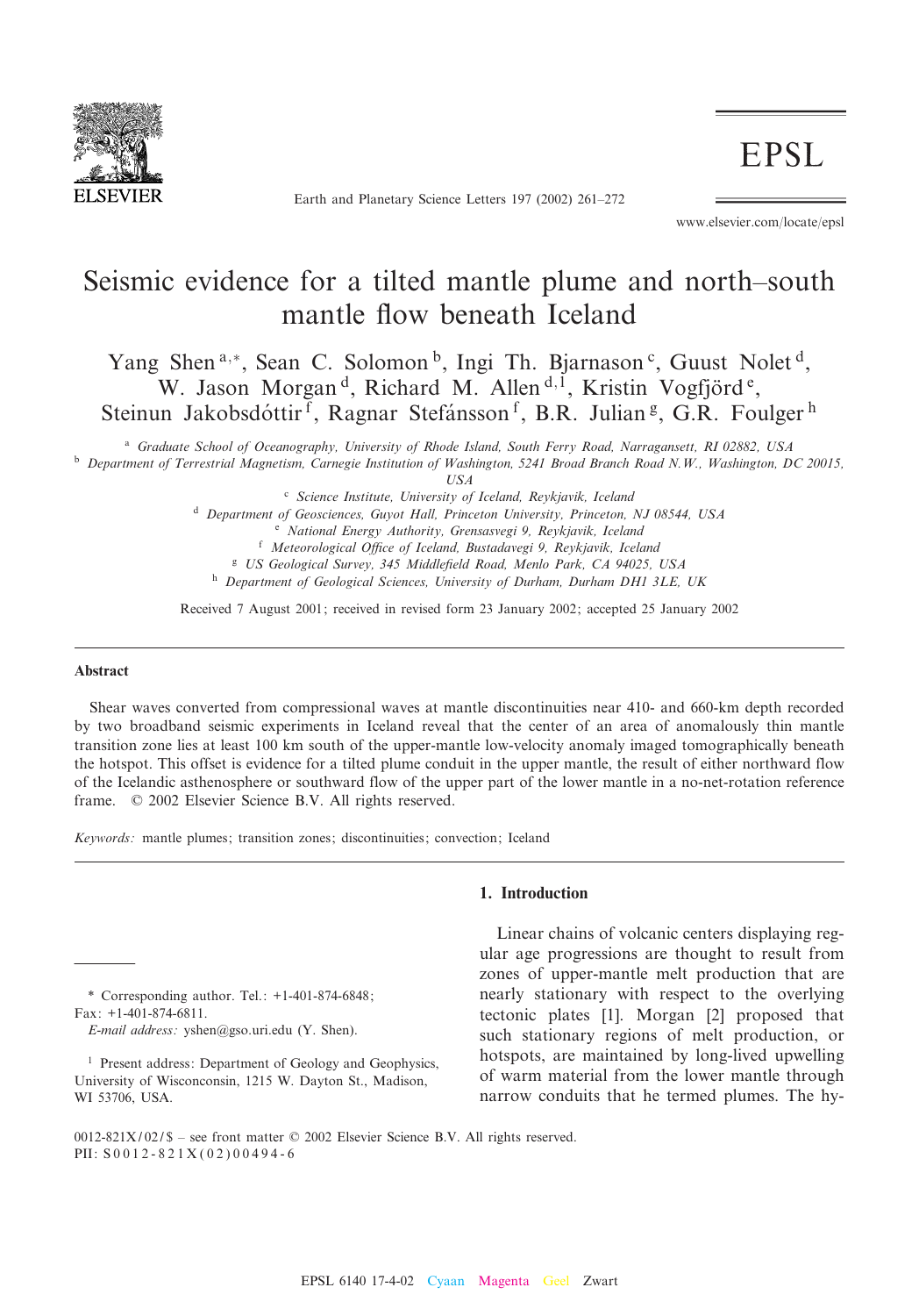pothesis of fixed hotspots has provided a useful means of determining lithospheric plate motions from the geographic orientations and age distributions of volcanic chains, but the validity of this hypothesis on a global scale remains controversial [3,4]. Observational evidence for or against fixed hotspots has been derived, to date, mostly from hotspot manifestations at the Earth's surface.

The concept of fixed hotspots implies vertical plume conduits, because deflection of plume conduits by the convecting mantle  $-$  as suggested by mantle fluid dynamic models  $[5]$  – should lead to relative motions among hotspots over time scales of plate (and thus mantle-£ow) reconstructions. Low-seismic-velocity anomalies in the lower mantle beneath hotspots (e.g. Iceland and Hawaii) in some global tomographic models [6,7], anomalies that usually differ in shape from vertical columns, have been suggested as evidence for tilted plumes in the lower mantle [7]. However, the ability of global models to resolve narrow, low-velocity structures in the lower mantle remains a topic of debate [8], and alternative global tomographic models fail to show a low-velocity anomaly beneath Iceland in the lower mantle [9,10].

An alternative approach to address the tilting of plume conduits in the upper mantle is to compare measures of plume influence in the shallow upper mantle with the depths to seismic discontinuities near 410- and 660-km depth, global features that have been identified with the temperature-dependent transitions of  $(Mg,Fe)_2SiO_4$  from  $\alpha$ -olivine to  $\beta$ -spinel (wadsleyite) and from  $\gamma$ -

Δ

spinel (ringwoodite) to  $(Mg,Fe)SiO<sub>3</sub>$ -perovskite plus (Mg,Fe)O-magnesiowustite, respectively [11,12]. In an earlier study of mantle discontinuities beneath Iceland [13], we used receiver functions derived from body-wave records of teleseismic earthquakes from the broadband ICEMELT seismic network [14] and the permanent Global Seismographic Network station BORG (Fig. 1) to demonstrate that the transition zone is thinner than the average Earth [15] beneath central and southern Iceland but is of normal thickness beneath surrounding areas. This result is consistent with a hot and narrow plume originating from the lower mantle [13].

Additional broadband seismic data were collected during the Iceland Hotspot Project (or the HOTSPOT experiment) [16] from the spring of 1996 to the fall of 1998 (Fig. 1). The combined ICEMELT and HOTSPOT data set is approximately four times as large as the ICEMELT data used in the previous study [13]. By incorporating a substantially greater number of receiver functions than in the previous study, we are now able to identify features of the transition-zone anomaly that were not resolved earlier.

#### 2. Data processing and signal quality

The calculation and stacking of receiver functions follow procedures described previously [13,17]. To ensure that random noise is far below the signal (the conversion of a P-wave to an S-



ICEMELT 94-96

#### B Iceland Hotspot Project 96-98

Fig. 1. Seismic stations used in the ICEMELT experiment (A) and the Iceland Hotspot Project (B). The square denotes the Global Seismic Network station BORG. Dashed lines delineate the northern (NVZ), eastern (EVZ), and western (WVZ) volcanic zones.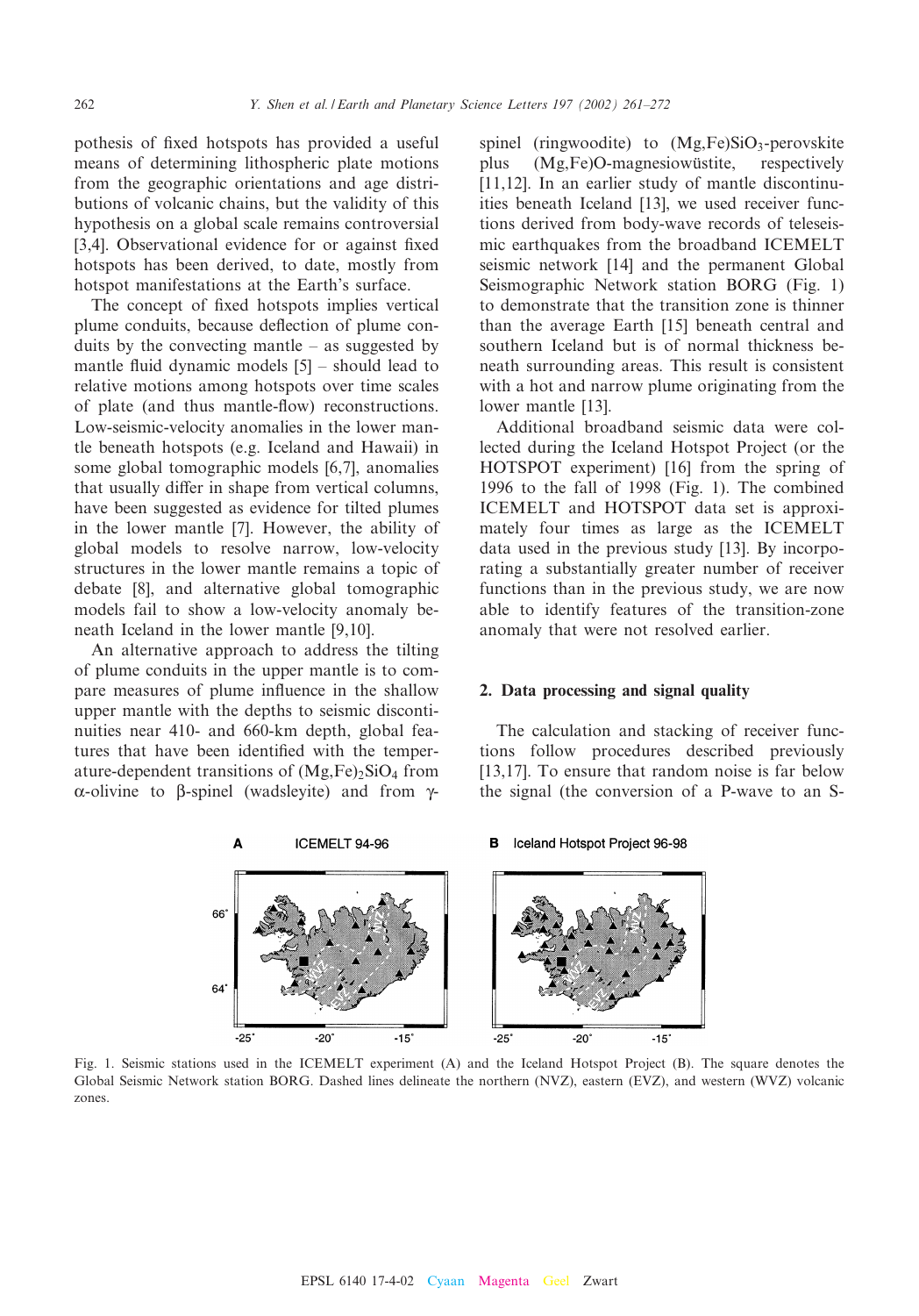wave at depth  $d$ , or Pds), we select seismograms with noise levels (defined as the standard deviation of the values on the radial component in an 80-s window before the P arrival) less than 0.1 times the amplitude of the direct P-wave on the vertical component. Because many seismograms have signal-to-noise (S/N) ratios greater than 10 and because we restrict considerations to stacks with more than 60 receiver functions (Fig. 2B). the noise levels in linearly stacked receiver functions are  $0.03-1.0\%$  of the amplitude of the Pwave (Fig. 3), much less than the amplitude of linearly stacked P410s and P660s phases  $(2-6\%$ of the amplitude of the P-wave). Improvement in S/N ratios is achieved with an *n*th-root  $(n=2)$ stacking process [18], a non-linear method that suppresses random noise and enhances coherent signals. The relative amplitudes of *n*th-rootstacked P410s and P660s phases are 10-80 times greater than the levels of similarly processed and stacked records of noise immediately before the corresponding P arrivals (Fig. 2E,H,K).

Rather than using the peaks of P410s and P660s as in the previous study [13], the arrival times of the converted phases are weighted linearly by the value of the amplitude of the waveform of the converted phases. For symmetric converted-phase waveforms, the expected picks of the new method are the peaks of the waveforms, but these picks are less susceptible to random noise than in the previous study [13]. Bootstrap analysis [19] shows that the greater number of high-quality receiver functions than in the previous study and the new arrival-time picking method yield 95% confidence limits on the arrival times that are much smaller than the lateral variation in the arrival times of the converted phases (Fig. 2G,J).

#### 3. Transition-zone thickness

Images of P410s and P660s arrivals derived by nth-root stacking of receiver functions, and P660s–P410s differential arrival times, are shown along selected profiles in Fig. 2. To the north of Iceland, variations in P410s and P660s times are positively correlated and comparable in magnitude (Fig.  $2C$ ), reflecting the dominant influence of velocity heterogeneities shallower than the 410 km discontinuity because of the nearly identical paths of P660s and P410s over that depth interval. P660s-P410s differential times, which provide information on the thickness of the transition zone, are not sensitive to heterogeneities shallower than the 410-km discontinuity and are similar to that predicted by the iasp91 global seismic velocity model [15] (Fig. 2D). The positive correlation between P410s and P660s times breaks down beneath central and southern Iceland (Fig. 2F,I); however, where observed P660s–P410s differential times are less than predicted by iasp91 (23.9 s) by as much as 1.6 s (Figs. 2G,J and 3).

Excluding central and southern Iceland, the average differential time beneath the remaining areas is  $24.2 \pm 0.1$  s, comparable to, and within the uncertainty of, values for the mantle beneath the southern East Pacific Rise  $(24.7 \pm 0.6 \text{ s})$  [20] as well as the global average  $(24.0 \pm 0.6 \text{ s})$  [21]. Observations of long-period SS precursors indicate that the mantle transition zone in most oceanic areas is unlikely to be significantly thicker than in the iasp91 model [12].

The mantle transition-zone thickness beneath central and southern Iceland implied by the P660s–P410s differential times is less than beneath surrounding areas by  $\sim$  19 km. Given Clapeyron slopes of 2.9 and  $-2.1$  MPa/K for the 410- and 660-km discontinuities [22], respectively, the reduction in the transition-zone thickness is equivalent to an excess temperature of  $140$  K. The finite sizes of both the Fresnel zone of converted phases and the patches used for stacking [13] tend to smooth lateral variations in discontinuity depths. For example, for a dome-shaped elevation of the 660-km discontinuity having a radius of 150 km and a height of 15 km, we can retrieve from similarly processed and stacked synthetic waveforms about 65% of the maximum amplitude of the topography over a 400-km-diameter region. Furthermore, lower velocities associated with excess temperatures within the transition zone inferred from the transition-zone thickness anomaly would increase the P660s time ( $\sim$  0.2 s per 100 K excess temperature) and decrease the apparent reduction in the transition-zone thickness. Our estimate of the excess temperature should therefore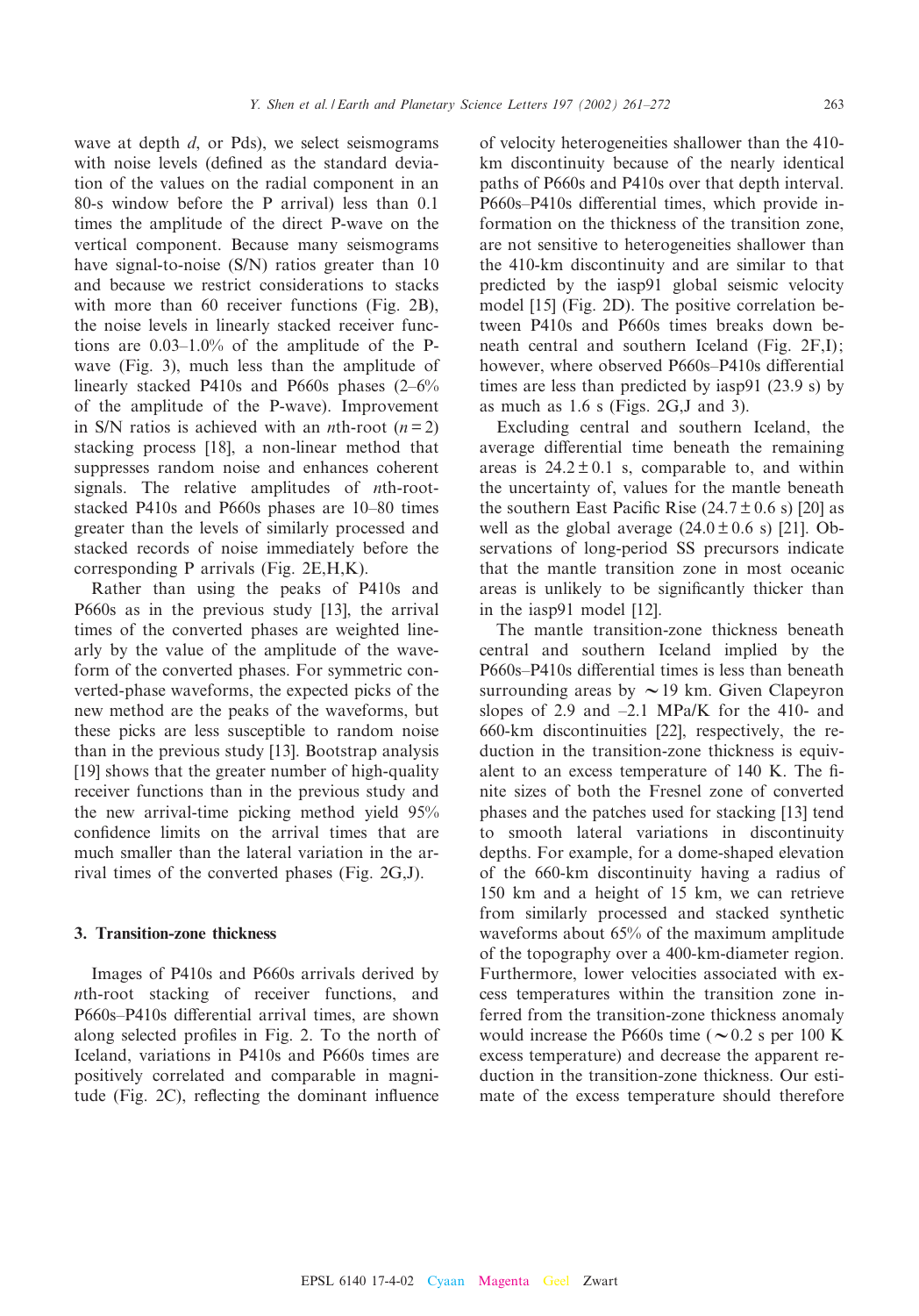

be regarded as only an apparent value and most likely a lower bound. With these factors taken into consideration, an apparent excess temperature of at least 140 K is in agreement with esti-

mates of the thermal anomaly ( $\sim$ 200 K) at the depth of melt generation  $(< 200 \text{ km})$  [23], values that reflect averages of the melt-generation and melt-migration processes.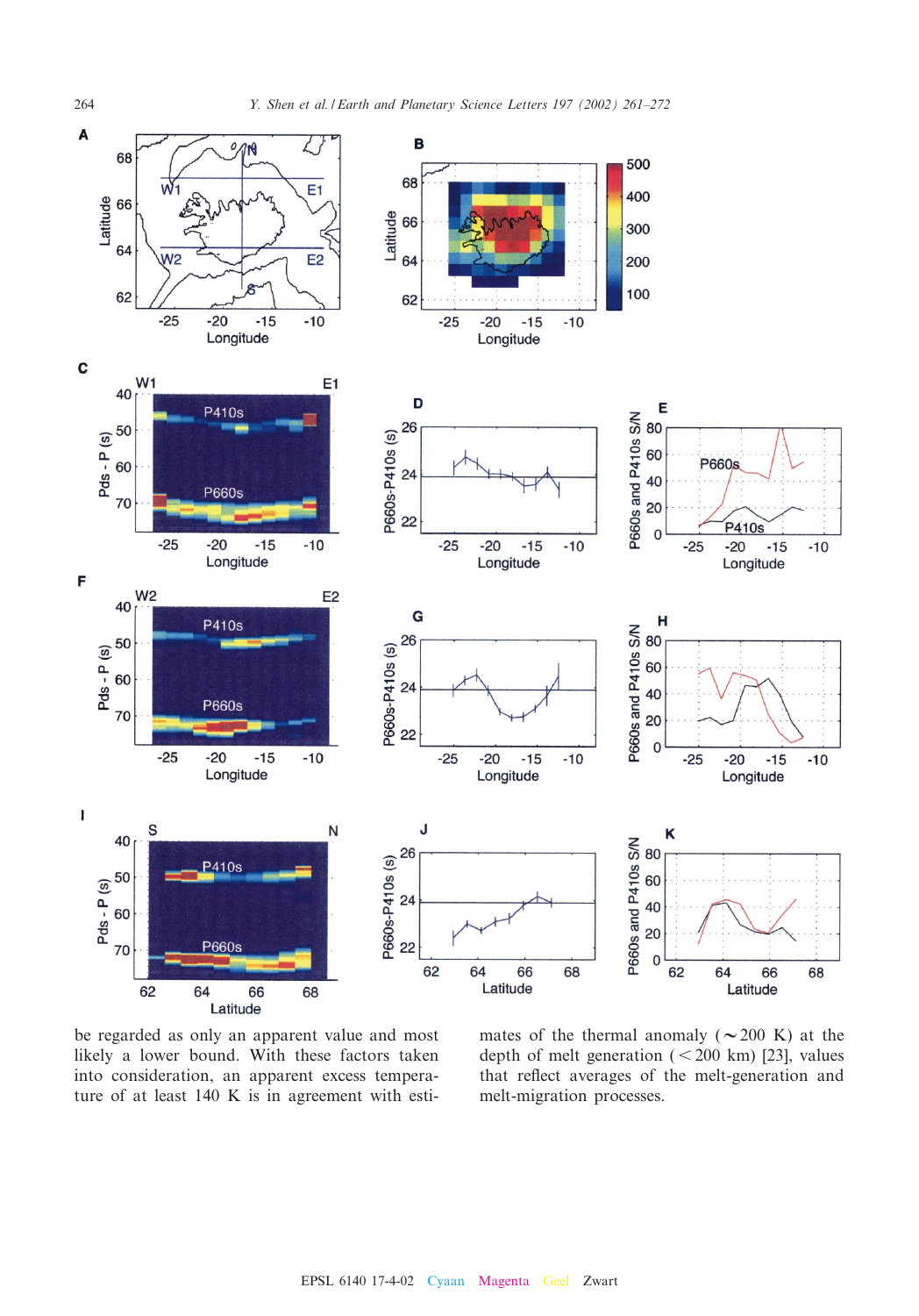Fig. 2. Images of P410s and P660s in stacked receiver functions and P660s-P410s differential times indicate an anomalously thin transition zone beneath central and southern Iceland. (A) Locations of the profiles of receiver function stacks. (B) The number of receiver functions in each stack at a depth of 660 km. (C) Relative amplitudes of receiver function nth-root stacks along an east-west profile north of Iceland. Red and yellow colors represent positive- and relatively higher-amplitude arrivals. Note that the nth-root stacking amplifies weak signals in noisy data but does not preserve amplitudes and waveforms. The vertical axis is the time after the compressional-wave (P) arrival. (D) P660s-P410s differential times along this northern profile compared with that predicted (horizontal line) for the iasp91 global model [15]. The differential times and their  $2\sigma$  errors are estimated using a bootstrap method. A 1-s change in differential time is equivalent to an about 10-km change in transition-zone thickness. (E) The S/N ratio of identified P410s (black line) and P660s (red line) phases along this northern profile, obtained by dividing the amplitude of the converted phases by the levels of similarly processed and stacked records of noise immediately prior to the corresponding P arrivals. (F-H) Relative amplitude, differential times, and S/N ratios ratios of converted phases along an east-west profile through central Iceland. (I–K) Relative amplitude, differential times, and S/N ratios of converted phases along a northsouth profile through central Iceland.  $\leftarrow$ 

We note that the southern boundary of the transition-zone anomaly beneath Iceland (Fig. 4) remains to be mapped, and we therefore cannot rule out the possibility that the transition-zone anomaly beneath Iceland is part of a large regional anomaly that extends south of Iceland. However, the close proximity of the transition-zone anomaly to the low-velocity body in the shallow



Fig. 3. Waveforms of linearly stacked (A) and nth-rootstacked (B) receiver functions along the north-south profile through central Iceland and their 95% confidence limits (thin lines). The traces are aligned on the P410s arrival time determined by bootstrap [19] and weighted linearly by the value of the amplitude of the waveform of the converted phase. They are normalized by a constant for each panel and plotted as a function of latitude in degrees. The vertical lines mark the values predicted for the iasp91 model [15].

mantle [24–26] and the fact that the thinner transition zone does not follow the geometry of the plate boundary support the interpretation that the transition-zone anomaly beneath Iceland is associated with the Iceland mantle plume.

#### 4. The 410- and 660-km discontinuities

Within the area of anomalously thin mantle transition zone, the reduction in P660s^P410s differential time correlates with a decrease in P660s arrival time (Figs. 2I and 5) and does not show a comparable correlation with P410s arrival time (Fig. 5). The individual and differential Pds times reported here have not been corrected for velocity heterogeneity or anisotropy in the upper mantle, but such corrections do not change the general relationships between differential times and individual arrival times of the converted phases [13]. Any correction for delays expected from greaterthan-normal temperatures in the transition zone inferred from the transition-zone thickness anomaly would further reduce P660s times and strengthen the correlation between differential and P660s times.

Several conditions pertinent to the Iceland plume may reduce the depth to the 410-km discontinuity and thus at least partially balance the effect of excess temperatures and a positive Clapeyron slope for the 410-km discontinuity. Along the Reykjanes Ridge, basalt samples show increasing H2O concentrations toward Iceland, indicating that Icelandic basalts prior to degassing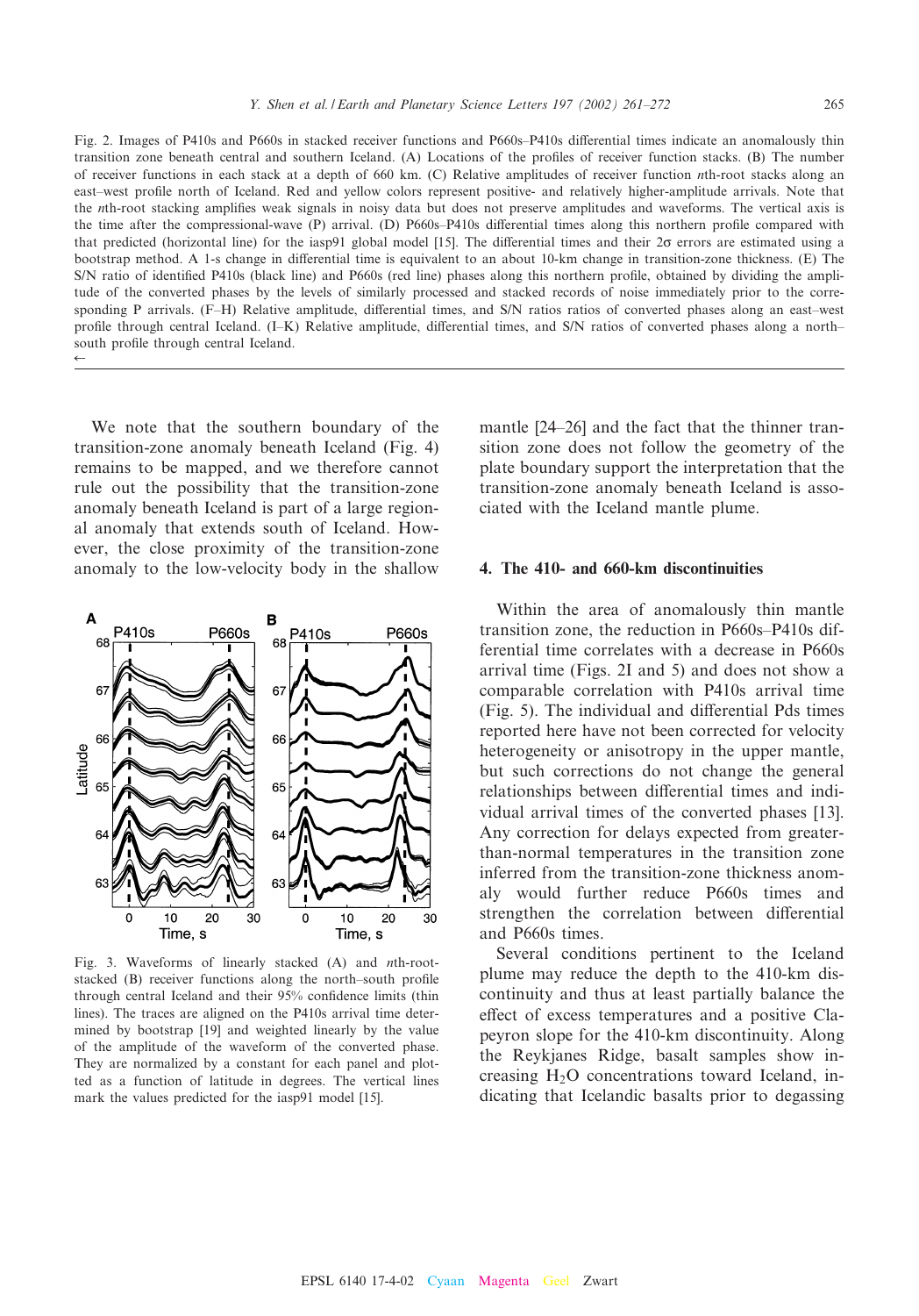

## P660s-P410s (s, iasp91-observed)

Fig. 4. Map view of differences between the observed P660s-P410s differential times and the value predicted for the iasp91 model [15]. Red and yellow colors indicate significantly smaller differential times (thinner mantle transition zone) than in iasp91, while blue colors denote normal or somewhat greater differential times (normal or slightly thicker mantle transition zone). The cross marks the center of the mapped area of thinned transition zone. The circle, square, and triangle represent the locus of thickest crust and the centers of low S and P velocities in the uppermost mantle [24], respectively. The image has been smoothed by a two-dimensional, five-point moving average. Dashed gray lines delineate Icelandic volcanic zones and the axis of the Mid-Atlantic Ridge.

have at least  $0.35 \text{ wt}$ % H<sub>2</sub>O [27], an amount greater than in normal mid-ocean ridge basalt (MORB,  $0.1-0.2$  wt%) [28]. Since water is preferentially partitioned into the melt, high  $H_2O$  concentrations in Icelandic basalts and a higher-than-normal extent of melting beneath Iceland require high concentrations of  $H_2O$  in the plume source. H<sub>2</sub>O in the (Mg, Fe)<sub>2</sub>SiO<sub>4</sub> system stabilizes  $\beta$ spinel, resulting in a broader and shallower  $\alpha-\beta$ transition [29]. The onset of the  $\alpha$ - $\beta$  transformation for a mantle source with 500 ppm  $H_2O$  is calculated to occur about 8 km shallower than for a normal MORB source with 200 ppm  $H_2O$ [29]. In the postspinel transition,  $H_2O$  shifts the phase boundary (the 660-km discontinuity) to higher pressures than in the anhydrous case [30].

Other possible mechanisms for reducing the depth of the 410-km discontinuity beneath Iceland include a lower-than-normal Al content in the plume source [11] and a non-equilibrium condition at the depth of phase transformation [31]. It has been suggested that the Iceland plume source consists of an Al-poor, refractory matrix and veins and blobs containing enriched components [32]. The geochemical signature of depletion in Icelandic basalts, however, can also be matched by a multicomponent mixing model involving two incompatible, trace-element-enriched components and the usual normal MORB source [33]. A mantle source with a lower-than-normal Al content and a higher-than-normal percentage of olivine would be predicted to display greater-than-normal velocity jumps at the 410- and 660-km discontinuities and high amplitudes for phases converted at the discontinuities. The amplitudes of the linearly stacked P410s and P660s phases we observe, in fact, are correlated with the reduction in P660s–P410s differential time. In particular, the largest P410s amplitude beneath southern Iceland (near  $63.5^{\circ}$ N, 17.5°W, at 4-5% of the amplitude of the P-wave on the vertical component) is nearly twice as large as beneath surrounding areas. In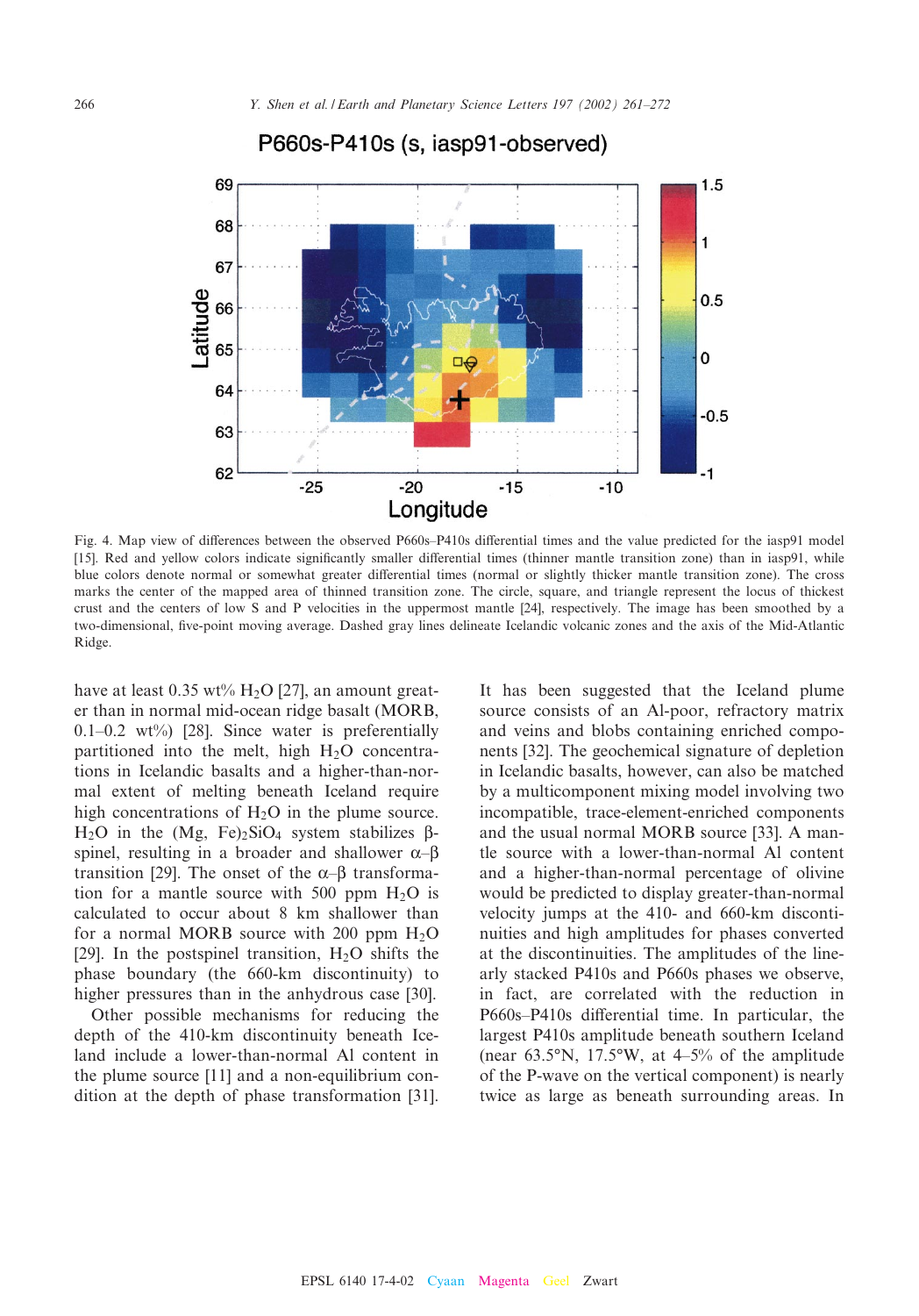

Fig. 5. Correlations between the P660s-P410s differential times and individual arrival times of the P410s (A) and P660s (B) phases in the area of anomalously thin transition zone. The straight lines represent two end-member models in which the reduction in  $P660s-P410s$  differential times is caused by (I) a decrease in P660s arrival time (relative to the P arrival time), or (II) an increase in P410s arrival time.

contrast to the situation at 410-km depth, variations in the Al content of the mantle should have little effect on the depth of the transformation between  $\gamma$ -spinel and perovskite plus magnesiowüstite [11].

If the upper-mantle phase transitions within the upwelling plume conduit are limited by nucleation and kinetics [31], then rather than thermodynamic equilibrium the 660-km discontinuity as well as the 410-km discontinuity would be shoaled within the plume. Because the transformation from perovskite plus magnesiowustite to  $\gamma$ -spinel occurs over a narrow pressure interval [11], any nonequilibrium effect on the depth of the 660-km discontinuity is unlikely to be substantially greater than that on the depth of the 410-km discontinuity and, in any case, is probably much less than  $\sim$  20 km.

Of the possible contributors to reducing the depth of the 410-km discontinuity within the Iceland plume  $-$  high H<sub>2</sub>O content, low Al content,

or a non-equilibrium phase transition  $-$  none are likely to reduce the thickness of the mantle transition zone. The low values of  $P660s-P410s$  differential time beneath central and southern Iceland are therefore predominantly the consequence of the excess temperature of the plume and the positive and negative Clapeyron slopes of the phase transformations near 410- and 660-km depth, respectively. This inference is consistent with the results of recent mineral-physics experiments [34,35] that the 660-km discontinuity corresponds to the transformation between  $\gamma$ -spinel and perovskite plus magnesiowüstite, rather than the garnet–perovskite transformation  $[11,36]$ , which has a positive Clapeyron slope.

### 5. Tilting of the Iceland plume and implications for mantle flow beneath Iceland

Most of the area of thinner transition zone (de fined as the region where  $P660s-P410s$  differential times are less than predicted by iasp91 by at least 0.5 s, or the transition-zone thickness is at least 5 km thinner than in iasp91) resolved in our study is south of central Iceland (Fig. 4). The center of the mapped area of thinned transition zone, de fined as the average location of the thinner-thannormal transition zone weighted linearly by the magnitude of reduction in transition-zone thickness, is beneath southern Iceland near  $63.8 \pm$ 0.1°N,  $17.9 \pm 0.1$ °W (Fig. 4). If the smallest P660s–P410s differential time indicates the highest excess temperature at the center of the plume, then the center of the transition-zone anomaly may be south of  $63.8^\circ N$  by 1 $^\circ$  of latitude or more (Figs. 2J and 4).

The center of the area of thinned transition zone lies south of the inferred location of the plume at the depth of primary melt generation  $(< 200$  km) by at least 100 km. The location of the plume core in the shallow mantle is constrained in several ways. First, crustal thickness can be regarded as a proxy for integrated melt production in the upper 200 km or so of mantle. Increased temperature and mass flux within the rising plume conduit are expected to result in greater than average melt production and thus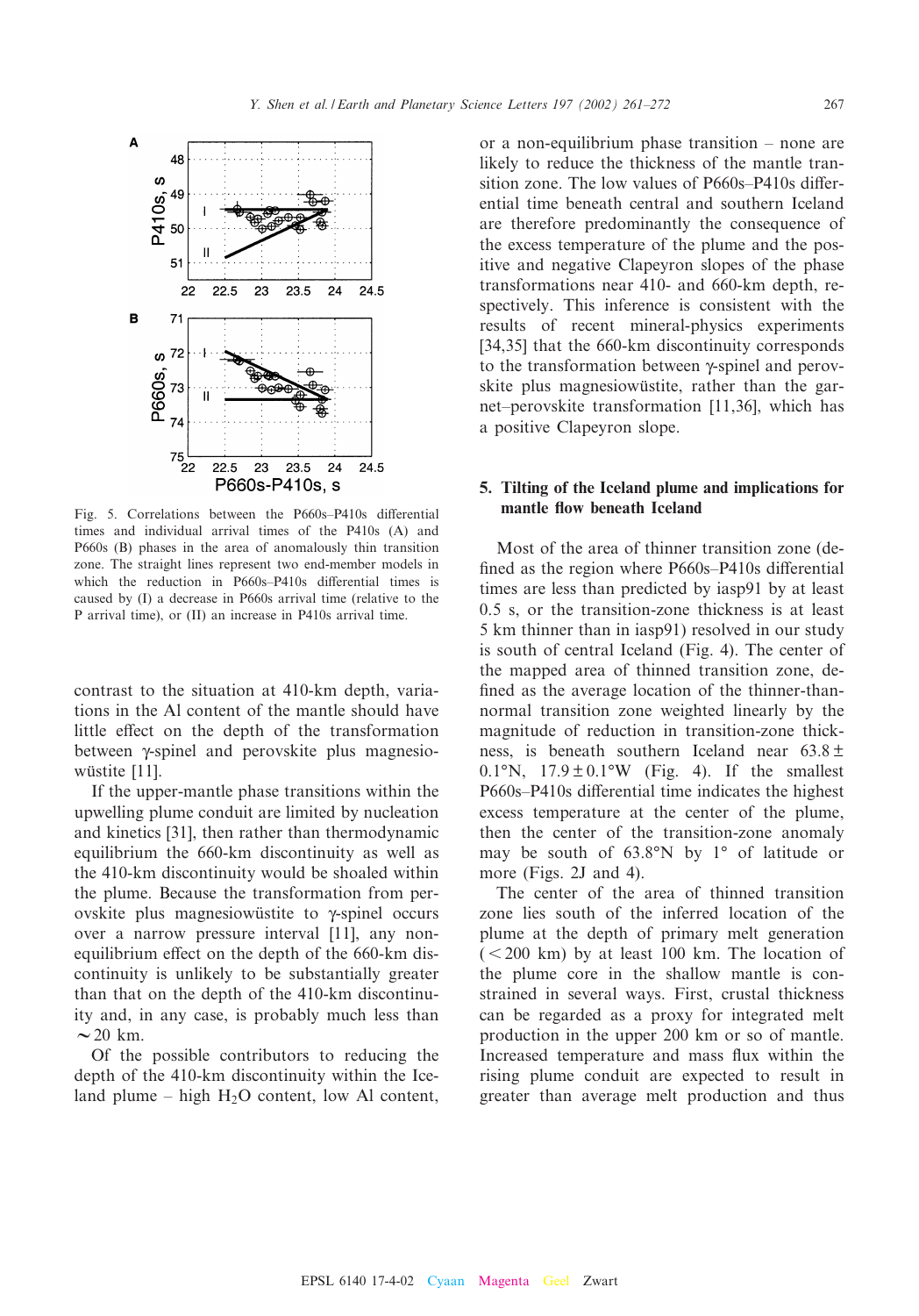an anomalously thick crust above the plume core. Inversions of waveforms of surface waves from local earthquakes [37], travel times of refracted phases [38], and receiver functions for local crustal structure [39,40] show that the center of the area of the thickest crust (in excess of 40 km) is near  $64.7\textdegree N$ , 17.3 $\textdegree W$ , coinciding with a regional Bouguer gravity minimum [41]. Second, tomographic inversions of body-wave travel-time delays show a low-velocity anomaly in the shallow upper mantle  $(< 250 \text{ km})$  beneath central Iceland near 64.7°N, 17.5°W [24-26]. Third, olivine tholeiite and picrite samples from the Icelandic neovolcanic zones reveal a 'plateau' of high 3He/4He ( $\sim$  20 *R/R<sub>a</sub>*, sample values normalized by the atmospheric value) that is approximately 100 km in diameter and coincides with the Bouguer gravity minimum, the maximum crustal thickness, and the upper-mantle low-velocity anomaly [42]. Breddam et al. [42] suggest that this zone of elevated <sup>3</sup>He/<sup>4</sup>He ratios outlines the plume conduit at the depth of melting of the Iceland mantle plume.

The offset between the center of the transitionzone thickness anomaly and the center of shallow measures of plume influence suggests that the plume is tilted in the upper mantle, with an angle of tilt of at least  $9^{\circ}$  from the vertical (Fig. 6). For comparison, the sharpness of the bend in the Hawaiian–Emperor volcanic chain implies that the deflection of the underlying plume due to a change in plate motion is less than 200 km [43].

Current tomographic models of the Icelandic upper mantle provide no strong evidence either for or against a tilted Iceland mantle plume. Inversions of the ICEMELT data by Wolfe et al. [24] show that the center of the low P-wave velocity at 300-km depth is noticeably south of the center of the velocity anomaly at 125-km depth, but there is no lateral offset of the center of the anomaly for S-wave velocity. Foulger et al. [25] found from inversions of HOTSPOT data that the low-velocity anomaly appears to be elongated north-south at depths of 250–400 km and interpreted this as evidence that the low-velocity anomaly extends no deeper than the mantle transition zone. While Allen et al. [26], who inverted data from the same experiment, found a similar elongation of the low-velocity anomaly for high-

Fig. 6. Schematic north-south cross-section through the center of the Iceland mantle plume. The southward shift of the center of the transition-zone thickness anomaly relative to central Iceland, where the thickest crust, minimum Bouguer gravity, and highest  ${}^{3}$ He/ ${}^{4}$ He are found, indicates a tilted plume conduit. Incipient hydrous melts migrate vertically to the surface and erupt as high-3He/4He alkaline basalts in the southern portions of the eastern volcanic zone. The rising velocity of the plume conduit  $(V_c)$  can be decomposed into a component parallel to the plume conduit  $(V_{jj})$  and a horizontal component  $(V<sub>h</sub>)$  at least partly balancing a generally northward flow of the upper mantle beneath the North Atlantic region near Iceland (U).

frequency P-waves, they report a more circular low-velocity anomaly for low-frequency P- and S-waves. The differences between P- and S-velocity models and the presence or absence of a lateral offset of the center of the low-velocity anomaly in the uppermost 400 km may result from limits to resolution at depths near 400 km beneath Iceland from the limited aperture of the seismic networks (Fig. 1) and the assumption of mantle isotropy. Furthermore, a lower viscosity in the asthenosphere than in the deeper mantle [44] could result in a conduit more vertical in the asthenosphere than at greater depths. In the following discussion, a straight plume conduit is considered as a first-order approximation.

Tilting of the plume may account for some of the apparent north^south elongation of both the transition-zone thickness anomaly (Fig. 4) and the low-velocity anomaly beneath southern Iceland

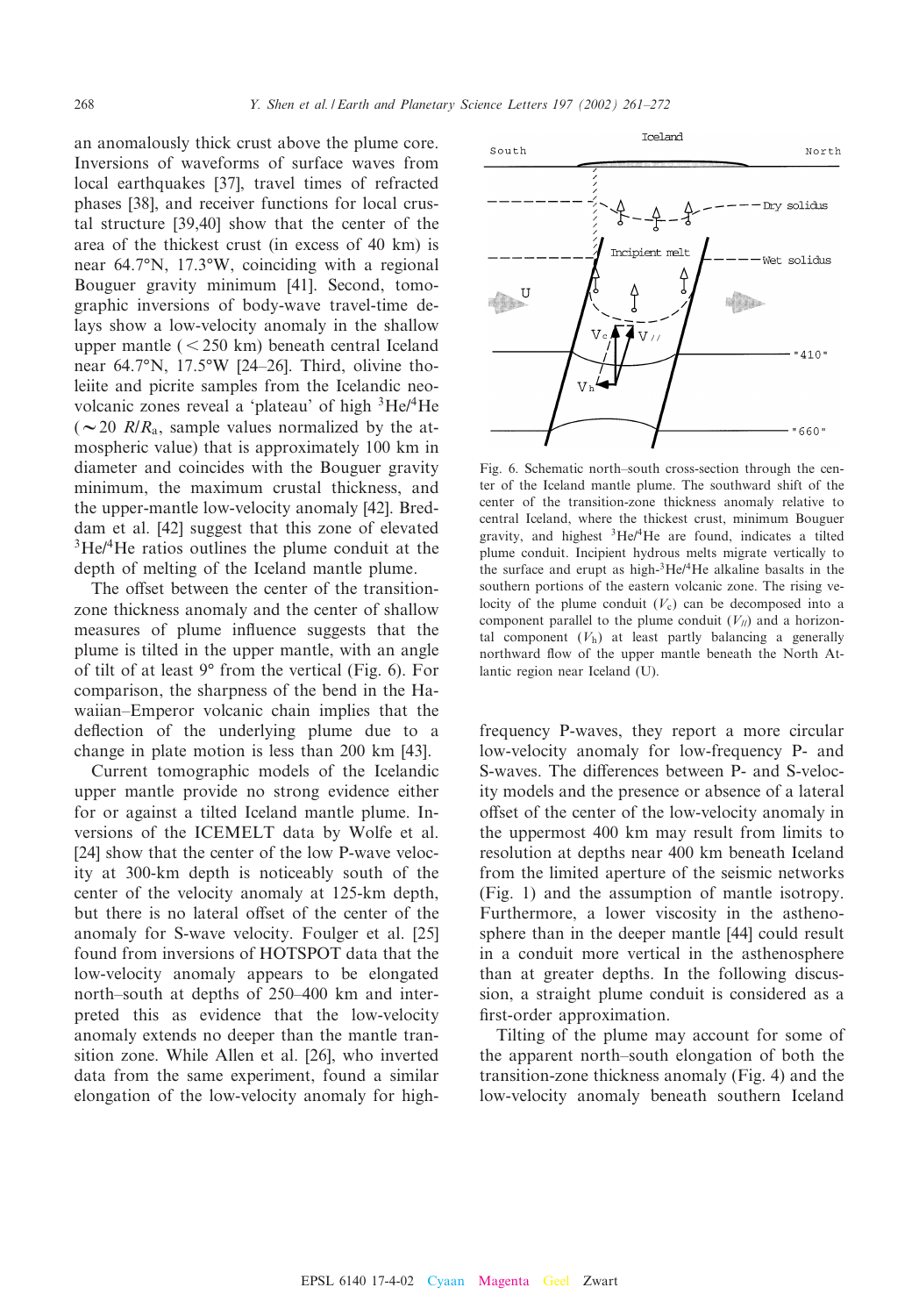[25,26]. The tilt could also have important implications for the distribution of geochemical anomalies in Icelandic basalts. Alkaline basalts from southern Iceland high in  ${}^{3}$ He/<sup>4</sup>He (13.9–26)  $R/R<sub>a</sub>$ ) have been interpreted as products of lowdegree, volatile-rich hydrous melting from the plume mantle de£ected horizontally below a high-viscosity lid having a base at the dry solidus [42]. Such a mechanism, however, should lead to a symmetric distribution of high- $^3$ He/ $^4$ He alkaline basalts about the center of the plume, but high- $3He/4He$  alkaline basalts are not observed in the northern volcanic zone [42]. The tilted plume model provides a simple and self-consistent alternative mechanism: Incipient hydrous melts generated within the plume conduit migrate vertically to the surface and erupt as high- $3He/4He$  alkaline basalts in southern Iceland (Fig. 6).

A tilt in the Iceland plume indicates relative shear between horizontal flows at asthenospheric levels and those at greater depth. The relative shear can result from southward flow of the upper part of the lower mantle, northward flow of the Icelandic upper mantle, or a combination of the two in a reference frame having no net rotation of the mantle. Recent mantle circulation models, in which driving forces are density heterogeneities constrained by global seismic tomographic models, predict southward flow of the lower mantle beneath Iceland [45]. If the Iceland plume originates at or near the core–mantle boundary, as has been inferred from the detection of an ultralowvelocity zone above the core^mantl boundary beneath Iceland [46], then deformation of the plume conduit by such lower-mantle flow would yield a plume source located near  $60-61°N$ ,  $19-22°W$ [45], and a tilted plume conduit with a direction and magnitude of tilt in the upper mantle consistent with our observations.

Splitting of shear waves recorded at ICEMELT seismic stations indicates that the direction of fast polarization of steeply incident shear waves in the Icelandic upper mantle is approximately north^ south [47]. This pattern of shear-wave splitting cannot be explained by simple models of horizontally diverging flow driven either by plate spreading or by radial horizontal flow from the center of the hotspot. Given that shear-wave splitting arises

primarily in the upper 300 km of the mantle [48], the observed pattern of shear-wave splitting has been interpreted as the result of a combination of plate-induced flow and a generally northward flow of the upper mantle beneath the North Atlantic region near Iceland [47]. This interpretation is consistent with the direction of tilt of the plume. Entrainment of plume material by northward asthenospheric flow beneath Iceland also provides a possible reconciliation of northward extension of the upper-mantle low-velocity anomaly into northern Iceland [25,26] and the normal transition zone beneath this region. Generally northward upper-mantle flow is not only predicted from some simple kinematic models in which flow is determined by the mass flux imposed by plate motion [49] but also from dynamic models that include flows due to internal mantle density heterogeneities inferred from seismic tomography (B. Steinberger, personal communication, 2001). It contradicts, however, an interpretation [50] of the apparently more pronounced geochemical and geophysical anomalies along the Mid-Atlantic Ridge south of Iceland than those to the north as the result of shallow southward mantle flow.

The two kinematic explanations for the tilt of the plume (northward asthenospheric flow and southward flow of the upper part of the lower mantle) are not mutually exclusive, but they predict opposite effects on the surface motion of the Iceland hotspot. Southward flow of the lower mantle predicts a southward component of motion of the surface hotspot, as the tilted conduit rises in the mantle  $[5,45]$ . Northward flow of the upper mantle beneath Iceland, in contrast, predicts a northward component of motion of the surface hotspot, but such motion is at least in part balanced by southward motion of the hotspot from the rise of the tilted plume conduit. For a relatively slow-moving lower mantle, the tilt of the plume conduit and hotspot location adjust quickly to quasi steady-state after changes in upper-mantle flow  $[45]$ . The north-south directions of fast polarization of shear waves [47] suggest that the rates of north^south asthenospheric flow are greater than the plate velocity  $(18 \text{ km/Ma})$ full spreading rate) so that the net flow direction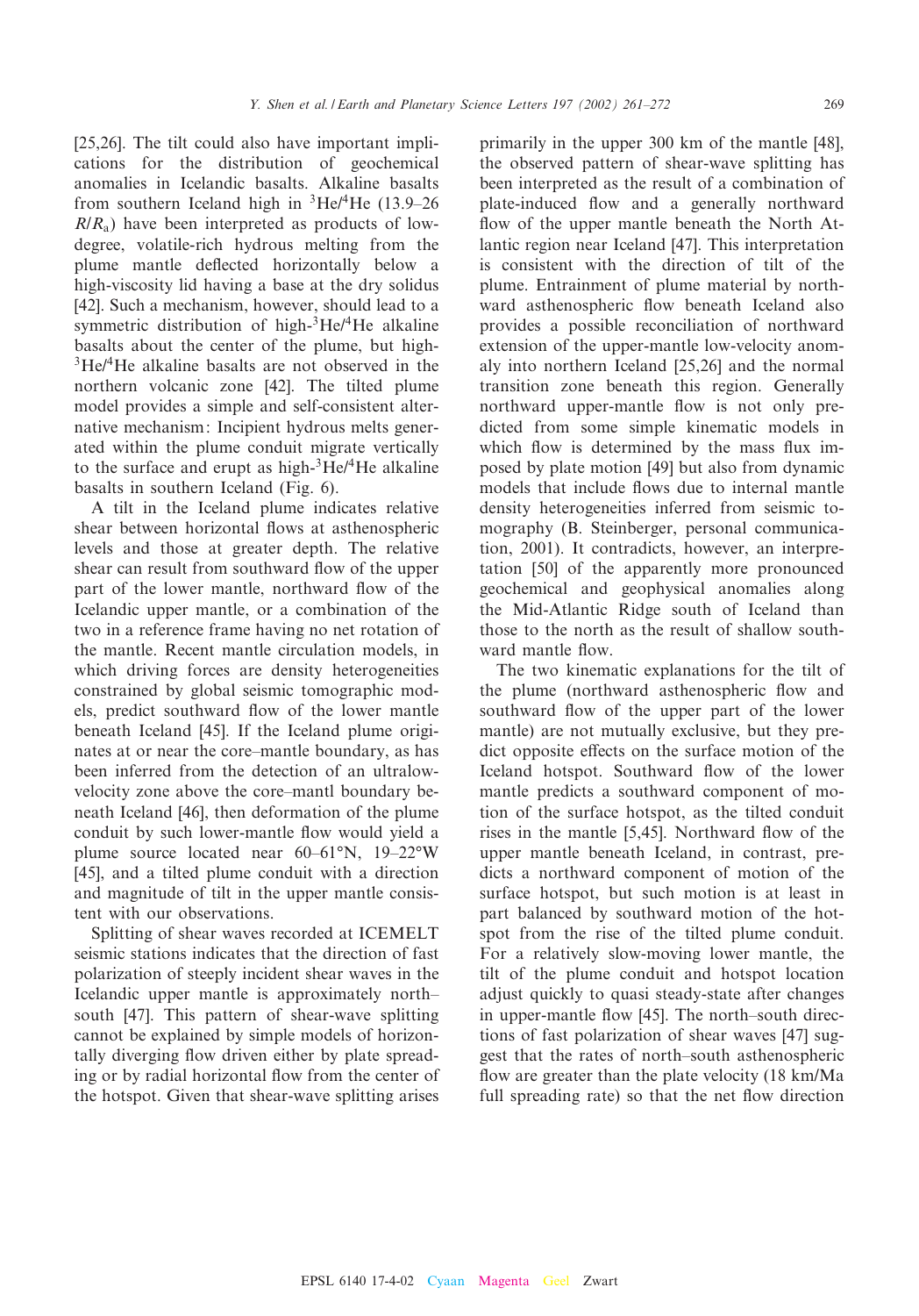and thus the strain-induced, lattice-preferred orientation in the asthenosphere beneath Iceland are approximately north^south. For a plume having a radius of 100 km [24^26], an excess temperature of 200 K  $[23]$ , a tilt of  $10^{\circ}$ , and an average viscosity of the upper mantle of  $10^{20}$ – $10^{21}$  Pa s [44], the predicted southward horizontal motion of the hotspot due to the rise of the tilted conduit [5,45] is  $5-50$  km/Ma. Significant southward asthenospheric flow beneath Iceland can be ruled out, because such a flow together with the effect of the rise of the tilted conduit would result in a southward motion of the surface hotspot at a rate greater than the spreading rate. Such a motion, if coherent over  $\sim$  20 Ma, would be resolvable but is not observed. To maintain a slowmoving or stationary Iceland hotspot, flow of the Icelandic upper mantle must be northward and comparable to the southward horizontal motion of the hotspot due to the rise of the tilted plume (Fig. 6).

Geodynamic interpretations of the tilt of the plume conduit are clearly model dependent and need to be sharpened by a fuller understanding of the history of hotspots and plate motions. Nevertheless, this study provides strong seismological evidence for a tilted plume conduit in the upper mantle, a consequence of large-scale, horizontal mantle flow beneath the surface hotspot.

#### Acknowledgements

We thank Bergur H. Bergsson, Bjorn Bjarnason, Birgir Bjarnason, Bryndis Brandsdóttir, Haukur Brynjólfósson, Kristinn Egilsson, Pálmi Erlendsson, Gunnar Gudmundson, Eythór Hannesson, Tryggvi Hardarson, Lárus Helgason, Bogi Ingimundarson, Haraldur Jónsson, Einar Kjartansson, A. Kuehnel, R. Kuehnel, Sturla Ragnarsson, Pálmi Sigurdsson, Ragnar Thrudmarsson, and the staff of the National Electric Company of Iceland (Landsvirkjun) for assistance with ICEMELT and HOTSPOT field operations. We also thank Scott King, Jeroen Ritsema, Bernhard Steinberger, Peter van Keken, and an anonymous reviewer for constructive comments. This research was supported by the National Science

Foundation under Grants EAR-9316137, OCE-9402991, EAR-9417918, and OCE-9906902.[SK]

#### **References**

- [1] J.T. Wilson, A possible origin of the Hawaiian islands, Can. J. Phys. 41 (1963) 863-870.
- [2] W.J. Morgan, Convection plumes in the lower mantle, Nature 230 (1971) 42^43.
- [3] P. Molnar, J. Stock, Relative motions of hotspots in the Pacific, Atlantic and Indian Ocean since late Cretaceous time, Nature 327 (1987) 587-591.
- [4] J.A. Tarduno, R.D. Cottrell, Paleomagnetic evidence for motion of the Hawaiian hotspot during formation of the Emperor seamounts, Earth Planet. Sci. Lett. 153 (1997)  $171 - 180$
- [5] M.A. Richards, R.W. Griffiths, Deflection of plumes by mantle shear flow: experimental results and a simple theory, Geophys. J. 94 (1988) 367-376.
- [6] H. Bijwaard, W. Spakman, Tomographic evidence for a narrow whole mantle plume below Iceland, Earth Planet. Sci. Lett. 166 (1999) 121^126.
- [7] D. Zhao, Seismic structure and origin of hotspots and mantle plumes, Earth Planet. Sci. Lett. 192 (2001) 251^ 265.
- [8] G.R. Foulger, D.G. Pearson, Is Iceland underlain by a plume in the lower mantle? Seismology and helium isotopes, Geophys. J. Int. 145 (2001) F1^F5.
- [9] J. Ritsema, H.J. van Heijst, J.H. Woodhouse, Complex shear wave velocity structure imaged beneath Africa and Iceland, Science 286 (1999) 1925^1928.
- [10] C. Mégnin, B. Romanowicz, The three-dimensional shear velocity structure of the mantle from the inversion of body, surface and higher-mode waveforms, Geophys. J. Int. 143 (2000) 709^728.
- [11] D.J. Weidner, Y. Wang, Phase transformations: implications for mantle structure, in: S. Karato, A. Forte, R. Liebermann, G. Masters, L. Stixrude (Eds.), Earth's Deep Interior: Mineral Physics and Tomography From the Atomic to the Global Scale, Am. Geophys. Union, Washington, DC, 2000, pp. 215^235.
- [12] P.M. Shearer, Transition zone velocity gradients and the 520-km discontinuity, J. Geophys. Res. 101 (1996) 3053^ 3066.
- [13] Y. Shen, S.C. Solomon, I.Th. Bjarnason, C.J. Wolfe, Seismic evidence for a lower-mantle origin of the Iceland plume, Nature 395 (1998) 62-65.
- [14] I.Th. Bjarnason, C.J. Wolfe, S.C. Solomon, G. Gudmundson, Initial results from the ICEMELT experiment: body-wave delay times and shear-wave splitting across Iceland, Geophys. Res. Lett. 23 (1996) 459^462.
- [15] B.L.N. Kennett, E.R. Engdahl, Traveltimes for global earthquake location and phase identification, Geophys. J. Int. 105 (1991) 429^465.
- [16] R.M. Allen, G. Nolet, W.J. Morgan, K. Vogfjörd, B.H.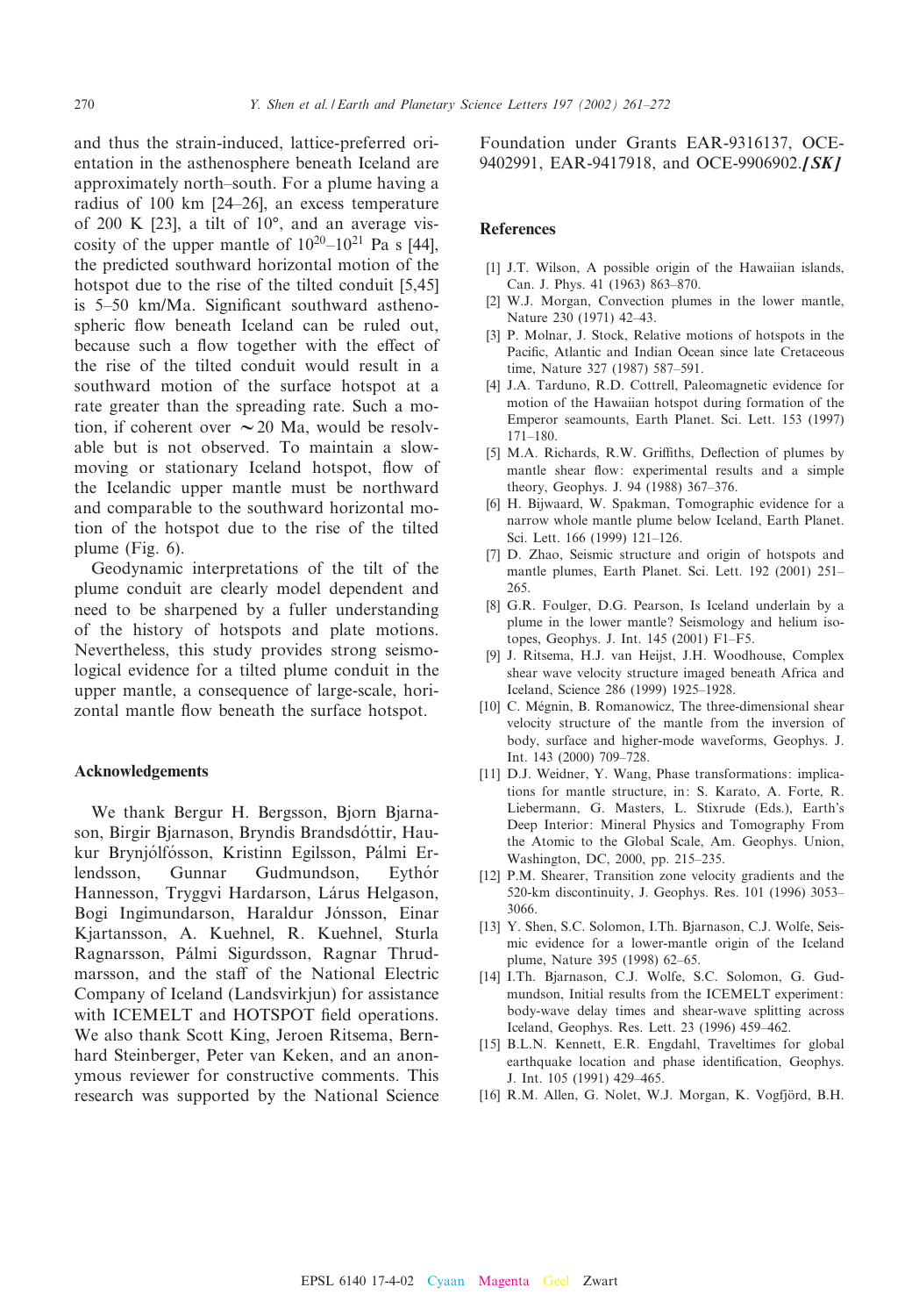Bergsson, P. Erlendsson, G.R. Foulger, S. Jakobsdóttir, B.R. Julian, M. Pritchard, S. Ragnarsson, R. Stefánsson, The thin hot plume beneath Iceland, Geophys. J. Int. 137  $(1999)$  51-63.

- [17] K.G. Dueker, A.F. Sheehan, Mantle discontinuity structure from midpoint stacks of converted P to S waves across the Yellowstone hotspot track, J. Geophys. Res. 102 (1997) 8313^8327.
- [18] E.R. Kanasewich, C.D. Hemmings, T. Alpaslan, Nth-root stack nonlinear multichannel filter, Geophysics 38 (1973) 327^338.
- [19] B. Efron, G. Gong, A leisurely look at the bootstrap, the jackknife, and cross-validation, Am. Stat. 37 (1983) 36^ 48.
- [20] Y. Shen, A.F. Sheehan, K.G. Dueker, C. de Groot-Hedlin, H. Gilbert, Mantle discontinuity structure beneath the southern East Pacific Rise from P-to-S converted phases, Science 280 (1998) 1232-1235.
- [21] S. Chevrot, L. Vinnik, J.-P. Montagner, Global-scale analysis of the mantle Pds phases, J. Geophys. Res. 104 (1999) 20203-20219.
- [22] C.R. Bina, G. Helffrich, Phase transition Clapeyron slopes and transition zone seismic discontinuity topography, J. Geophys. Res. 99 (1994) 15853^15860.
- [23] R.S. White, J.W. Bown, J.R. Smallwood, The temperature of the Iceland plume and origin of outward-propagating V-shaped ridges, J. Geol. Soc. Lond. 152 (1995) 1039^1045.
- [24] C.J. Wolfe, I.Th. Bjarnason, J.C. VanDecar, S.C. Solomon, Seismic structure of the Iceland mantle plume, Nature 385 (1997) 245-247.
- [25] G.R. Foulger, M.J. Pritchard, B.R. Julian, J.R. Evans, R.M. Allen, G. Nolet, W.J. Morgan, B.H. Bergsson, P. Erlendsson, S. Jakobsdóttir, S. Ragnarsson, R. Stefánsson, K. Vogfjörd, The seismic anomaly beneath Iceland extends down to the mantle transition zone and no deeper, Geophys. J. Int. 142 (2000) F1^F5.
- [25] R.M. Allen, G. Nolet, W.J. Morgan, K. Vogfjörd, B.H. Bergsson, P. Erlendsson, G.R. Foulger, S. Jakobsdóttir, B.R. Julian, M. Pritchard, S. Ragnarsson, R. Stefánsson, Imaging plume-ridge interaction in the mantle beneath Iceland, J. Geophys. Res., in press.
- [27] P. Poreda, J.-G. Schilling, H. Craig, Helium and hydrogen isotopes in ocean-ridge basalts north and south of Iceland, Earth Planet. Sci. Lett. 78 (1986) 1^17.
- [28] P. Michael, Regionally distinctive sources of depleted MORB: evidence from trace elements and  $H_2O$ , Earth Planet. Sci. Lett. 131 (1995) 301^320.
- [29] B.J. Wood, The effect of  $H_2O$  on the 410-kilometer seismic discontinuity, Science 268 (1995) 74-76.
- [30] T. Inoue, Y. Higo, T. Ueda, Y. Tanimoto, T. Futagami, T. Irifune, The effect of  $H_2O$  and  $CO_2$  on  $\alpha$ - $\beta$ - $\gamma$  and postspinel phase transformation of olivine, EOS Trans. Am. Geophys. Union 82 (2001) F1129-F1130.
- [31] V.S. Solomatov, D.J. Stevenson, Can sharp seismic discontinuities be caused by non-equilibrium phase transformations?, Earth Planet. Sci. Lett. 125 (1994) 267^279.
- [32] A.C. Kerr, A.D. Saunders, J. Tarney, N.H. Berry, V.L. Hards, Depleted mantle-plume geochemical signature no paradox for plume theories, Geology 23 (1995) 843^ 846.
- [33] B.B. Hanan, J. Blichert-Toft, R. Kingsley, J.-G. Schilling, Depleted Iceland mantle plume geochemical signature: artifact of multicomponent mixing? Geochem. Geophys. Geosyst. 1 (2000).
- [34] S.-H. Shim, T.S. Duffy, G. Shen, The post-spinel transformation in  $Mg_2SiO_4$  and its relation to the 660-km seismic discontinuity, Nature 411 (2001) 571^574.
- [35] L. Chudinovskikh, R. Boehler, High pressure polymorphs of olivine and the 660-km seismic discontinuity, Nature 411 (2001) 574^577.
- [36] K. Hirose, Y. Fei, S. Ono, T. Yagi, K. Funakoshi, In situ measurements of the phase transition boundary in  $Mg_3Al_2Si_3O_{12}$ : implications for the nature of the seismic discontinuities in the Earth's mantle, Earth Planet. Sci. Lett. 184 (2001) 567-573.
- [37] R.M. Allen, G. Nolet, W.J. Morgan, K. Vogfjörd, M. Nettles, G. Ekström, B.H. Bergsson, P. Erlendsson, G.R. Foulger, S. Jakobsdóttir, B.R. Julian, M. Pritchard, S. Ragnarsson, R. Stefánsson, Plume driven plumbing and crustal formation in Iceland, J. Geophys. Res., in press.
- [38] F.A. Darbyshire, I.Th. Bjarnason, R.S. White, O.G. Flóvenz, Crustal structure above the Iceland mantle plume imaged by the ICEMELT refraction profile, Geophys. J. Int. 135 (1998) 1131^1149.
- [39] F.A. Darbyshire, K.F. Priestley, R.S. White, R. Stefánsson, G.B. Gudmundsson, S.S. Jakobsdóttir, Crustal structure of central Iceland from analysis of teleseismic receiver functions, Geophys. J. Int. 143 (2000) 163^184.
- [40] Z. Du, G.R. Foulger, Variation in the crustal structure across central Iceland, Geophys. J. Int. 145 (2001) 246^ 264.
- [41] G. Thorbergsson, I.Th. Magnússon, G. Pálmason, Gravity data and a gravity map of Iceland, Report OS-93027/ JHD-07, Orkustofnun Islands, 1993.
- [42] K. Breddam, M.D. Kurz, M. Storey, Mapping out the conduit of the Iceland mantle plume with helium isotopes, Earth Planet. Sci. Lett. 176 (2000) 45^55.
- [43] R.W. Griffiths, M.A. Richards, The adjustment of mantle plumes to changes in plate motion, Geophys. Res. Lett. 16 (1989) 437^440.
- [44] K. Lambeck, P. Johnston, The viscosity of the mantle: evidence from analyses of glacial-rebound phenomena, in: I. Jackson (Ed.), The Earth's Mantle: Composition, Structure, and Evolution, Cambridge University Press, New York, 1998, pp. 461-502.
- [45] B. Steinberger, Plumes in a convecting mantle: models and observations for individual hotspots, J. Geophys. Res. 105 (2000) 11127^11152.
- [46] D.V. Helmberger, L. Wen, X. Ding, Seismic evidence that the source of the Iceland hotspot lies at the core-mantle boundary, Nature 396 (1998) 251^255.
- [47] I.Th. Bjarnason, P.G. Silver, G. Rümpker, S.C. Solomon,